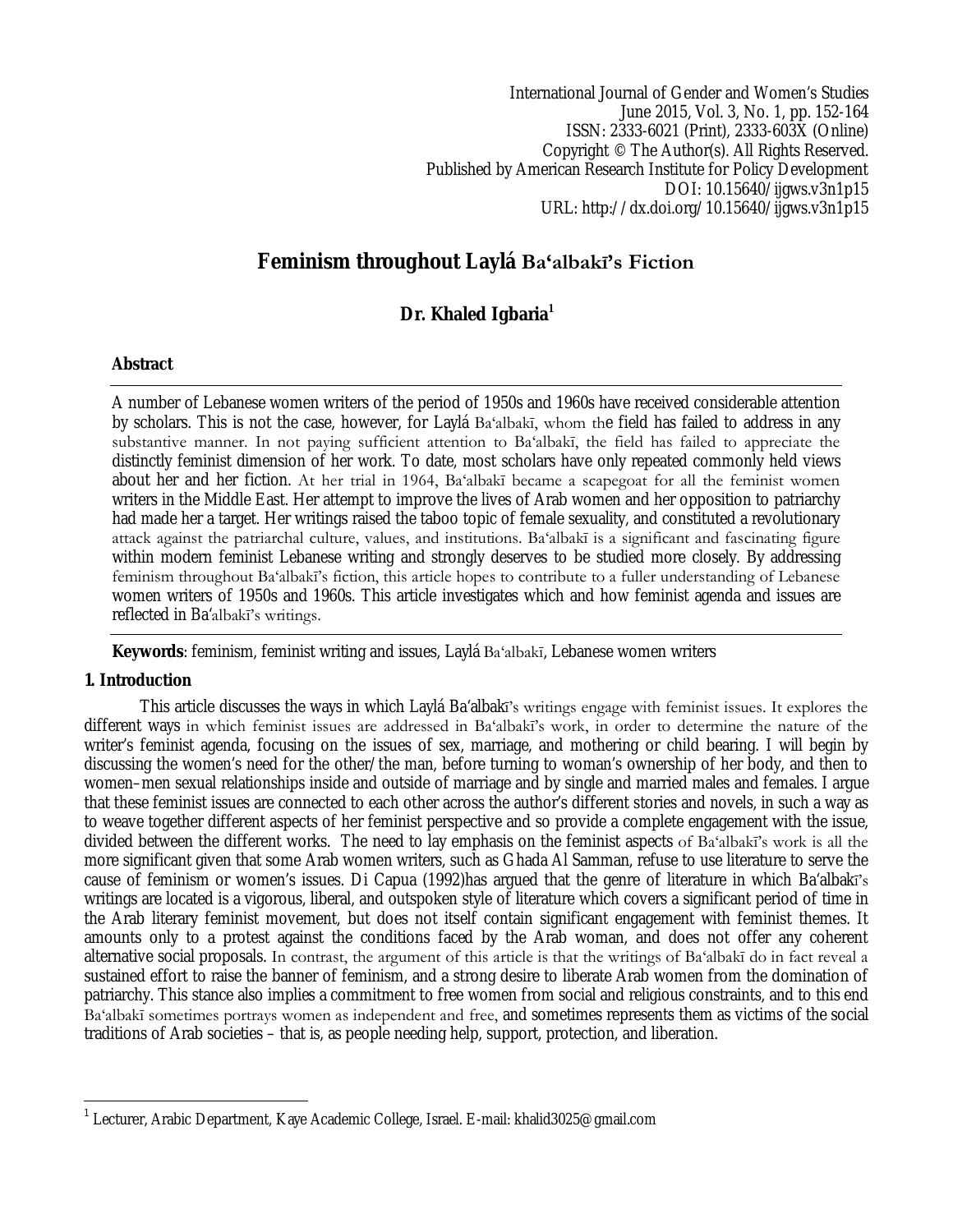The short story "I Was a Filly, Now I'm a Mouse" illustrates both of these aspects, showing the protagonist both as suffocated in her life under her Arab husband (that is, as a victim), and also as having liberated herself from this situation by leaving the husband (that is, as an active agent) (Ba'albakī, 2009c). Here, I argue that the writer employs her stories, novels, and published lecture to focus upon and explore feminist campaign against male domination. This article is not about feminist theory in general, but specifically about how feminism is reflected within the fiction of the writer, and thus for some of the discussions there are few relevant sources available. There is no specific and thorough study on the writer which discusses feminism in her fiction. Thus, I refer mainly to the primary sources of the writer, in addition to several sources in Arabic and English.<sup>2</sup>

### **2. Feminist Issues**

 $\overline{\phantom{a}}$ 

Ba'albakī's novels, short stories, and her published lecture focus on several feminist issues in particular. I will begin with the issue of the woman's need for others/for men, because Līnā, the protagonist in *Anā aḥyā* [I live]<sup>3</sup> (1958) the first novel of the writer, denies her need for a man at first but later retreats and admits indeed she does need a man. Having made her first character admit this, Ba'albakī makes her later heroines turn to focus more upon the issue of their right to control their bodies, which was also one of Līnā's main concerns before she realized her need for a man. This theme of the realization of a need for a man is so prominent in *Anā aḥyā*that it is reasonable to take it as a basis of Ba'albakī's thinking about feminist issues and experiences. Alongside this, the second novel as well as the short stories explores desire, and the experience of several kinds of female–male relationships. So, to proceed logically, we must first begin with an analysis of what leads to the heroine denying that need for a man, then discuss how she comes to acknowledge that need, and then turn to the woman's right to control her body. Finally, this study will turn to a discussion of the search for a relationship that can satisfy these needs. In particular, the question will be posed: Which relationships are most relevant here? Finally, this article will investigate whether the female protagonists succeed in attaining the relationships they seek, and especially whether they enter into marriages which meet their views of how marriage ought to be. The relationships to be explored are romantic, with a focus on the sexual dimension, and take place both inside and outside marriage and among single/married females and single/married males. I begin with marriage because the protagonist in Ba'albakī's first novel seeks a marriage relationship with a single male. Then, I will turn to the issue of giving birth, since this is one of marriage's aims.

## 2.1 The Woman's Need for the other/the Man

Within the author's writing, a prominent role is given to the issue of the need of women for the other/the man. In *Anā aḥyā*, Līnā initially denies this need. She says: I do not care about men. No educational attainment has any attraction for me. I try in vain to look for any relationship with these persons. I am in touch with them but I don't sense them. I look at them but I don't see them. For me they are just like trees, rivers, stars, stones.(Ba'albakī, 2009a, p. 25) This passage shows how resentful Līnā is of the woman's need for the man/the other. Thus, she does not seek to join with a man for any aim, whether entertainment, romance or sex. This passage thus represents a rebellion against the concept of the "family" as a coherent unit in Arab societies. This is the place to draw attention to the views of other Arab feminist writers on this issue. Bazzah al-Bāṭinī, for instance, within her collection of short stories *Al-Sayyidahkānat* [Mrs was] (1998), portrays in striking terms the woman's innate need for the man/the other. Her short story "When the Cold Comes?" is about a woman who loses all sense of ease and security after her lover's departure, despite the abundance and leisure which surrounds her.She says: "Where are you my love? Who now will give me tenderness? Who will give me protection" (al-Arnā'ūṭ, 1993)? Here, the female heroine clearly expresses her need for her male companion. Ba'albakī's characters tend to reject this sort of relationship. For example, the female protagonist of "The Cat" refuses to be a victim of madness or obsession with lust. Here is how the heroine portrays the relationship with her lover in assertive, uncompromising words: "I made him understand from the start that I knew what I wanted. I told him that I did not fall madly in love with him, leaving my world and flying behind him" (Ba'albakī, 2009c, pp.44-45).

<sup>2</sup>I rely mainly the primary sources of the writer because of the limitation of secondary sources which points out the issues discussed here. 3In this article, I referenced another edition, this is the recent edition, Beirut: Dār al-Ādāb, 2009.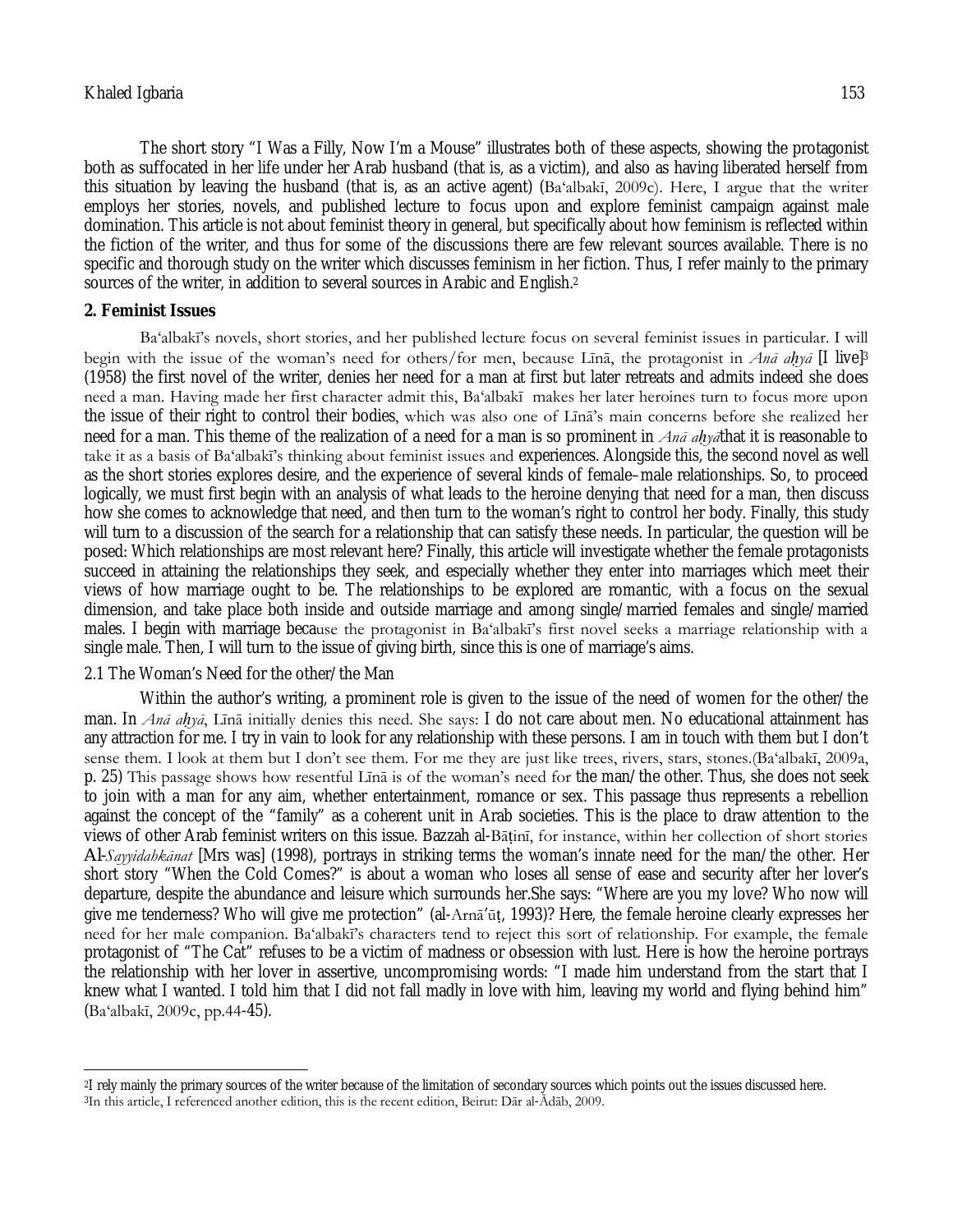The heroine does need the other/the man, but it is a circumscribed, well-defined, and limited need. She refuses to make sacrifices for this need. She will not take risks and is too sober to allow herself to fall into the snares of mad love or obsessive lust. And yet there are instances where Līnā retreats from this position, perhaps unconsciously, in a reluctant admission of a woman's instinctive need, or perhaps for other reasons. The novel *Anā aḥyā* abounds with passages that testify to this retreat. Līnā reveals feelings of loneliness and barrenness, saying "and I realized that I needed a companion, a man to interest my mind in matters unfamiliar to it. Why do I not then invite this single young man sitting in front of me to share the meal with me? I'll invite him!" And she also says: "The eyes were fixed on my rebellious daring bosom. I examined the eyes. They were all hungry. These men are quite ready to drink each other's blood for the sake of kissing an eager lip or touching a breast" (Ba'albakī, 2009a, p.176). There is a significant indication of Līnā's recognition of her instinctive desire for a man where she, reflecting on her perhaps unconscious retraction of her previous position, says, I will change the place where I sleep. I will steal my way in the dark to the highest floor of the highest building and slip into bed and sleep on Bahā''s chest. No, he will not hurt me; he will not exploit my conscious decision: he understands my awareness, understands my freedom. (Ba'albakī, 2009a, p. 196. She does not want a particular person whom she has fallen in love with; she is neither a captive of love nor of lust. All she wants is a man who can allow her to sense her own freedom; someone through whom she can feel that her existence has an importance of its own, and that she is an individual existing for her own sake, not an object of domination or possession. The kind of relationship she wants with such a man would be one of openness and freedom. She does not want a man who dominates or controls her, imposing limits to her being, her movements, and her thoughts. There is also her attitude to Bahā'. With him she wanted to build a distinctive relationship, but not one of marriage.

One more reason for retreating from the view that the woman does not need the man could lie in psychological factors and motives, in the sense that Līnā might want to remain free, living with whomever she wants, whenever she wants, and enjoying love and sex on her own terms. Notably, after the writer retreats from her view that the woman does not need the man, she does not return to this issue in her following works, and she does not mention this issue again after her first novel. Līnā denied her need for the man, although she later retreated, whereas Rīm not only does not deny that need at all, but also recognizes her need for a man, a companion. She says: "I recognized in him that I am afraid of loneliness. I was saying to him that I need to love a male person who stays a man and who could end my loss and my fears" (Khuri, 1959, p. 157). Thus, it appears that the discussed need was a feminist issue throughout the fiction of other female Lebanese writers, including KulitKhuri, and not just the work of Ba'albakī. However, Khuri could have been influenced by the writer. Khuri employs this issue to call on readers to take advantage of other cultures. Rīm says: "Why do people in Germany and the U.S.A. see that females must have a male friend? And why in my country do people strongly criticise a female if she meets and shakes the hand of a man in the street" (Khuri, 1959, p. 119)? Thus, female Lebanese writers at the time, such as Khuri and Ba'albakī, were mostly influenced by the foreign cultures of Europe and the United States of America.

### 2.2 Body Ownership

The novel *Anā aḥyā* again providesa good starting point for discussion of the theme of owning the body. The physical integrity of the woman's body, her sense of being the undisputed proprietor of her own body, is a question which this novel boldly addresses. The heroine, as a young Arab woman who is rebelling against the dominant ideology sanctioned by traditional modes of thought, cries out in anger against the way her hair comes to define her: "Am I not free to be furious with this hair which attracts so much attention that my existence has become bound up with its existence" (Ba'albakī, 2009a, p. 7)? This is a view with deep roots in the evolution of feminist thought. Margaret Sanger, for example, long ago asserted: "No woman can call herself free who does not own and control her own body"(1920, p.94). In Līnā the writer has portrayed a woman who desires to build an independent character, a woman sustained by her will and her insistence on self-assertion. Līnā wants everyone to see that she is free, unhampered by conventions and the traditional demands of family and society. She expresses her commitment to the cause of personal freedom wherever she has a chance. She decides, for example, to be examined and treated by a doctor other than the family doctor. Interestingly, Muná Fayyādh, who generally deals with this action, says: "Going to a doctor rather than the family is the beginning of the rebellious individual against one of the prevalent standards of measuring femininity"(al-Arnā'ūṭ, 1993). Līnā cuts off her hair because she refuses to conform to the stereotypical image of the attractive woman who earns attention by means of the hair that distinguishes her from men and by which her femininity is defined.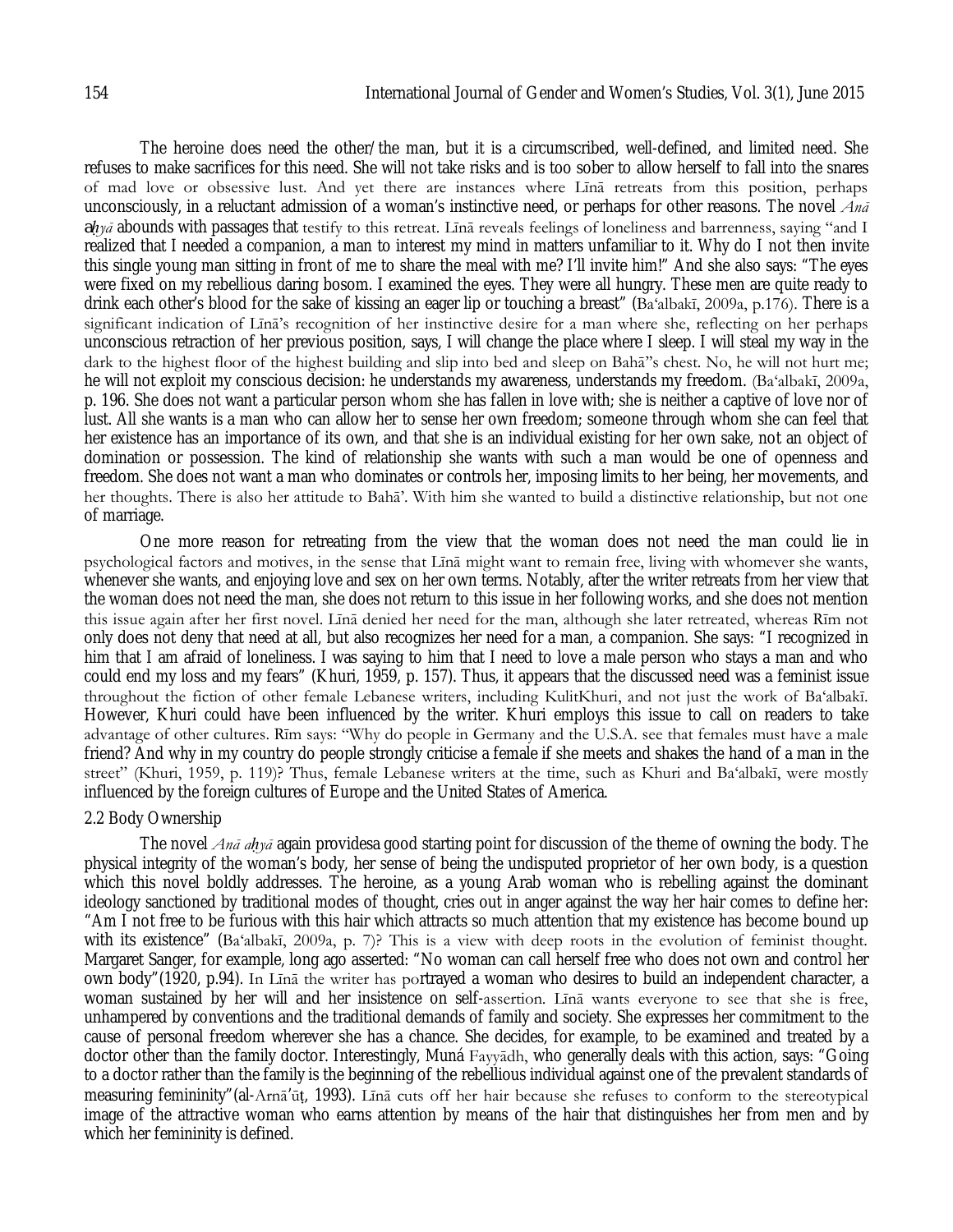She adopts a defiant stance: she, and only she, owns her body and she is entitled to do with it what she wants. Accordingly, she wants to remove the socially recognized mark of femininity, to defy the convention which attaches more significance to appearance than to reality, and so challenge the inferiority of women. By cutting and scattering her hair she directs a blow against the symbols which hold a woman in bondage to the tyranny of traditions which rob her of her humanity: "I insist on removing the barrier that smothers my human value" (Ba'albakī, 2009a, p. 32). These barriers are the patriarchal view by virtue of which she is regarded by society as nothing more than a doll or a source of sensuous pleasure, and not as a partner or someone who can share in the determination of her own destiny. The ideas and the views she has now embraced are alien to her social environment, and yet she is determined to give no heed to all that surrounds her, having bent her will on gaining her ends by following the growing consciousness that had in the first place led her to discover her identity. And now it is time to fulfil those needs necessary for satisfying her identity – an identity which is thirsting for freedom. Fayyādh has this to say: It is the consciousness of the individual who rebels against the traditions shackling the woman or putting limits to her steps and direction, circumscribing the boundaries of her body and framing it within an area as narrow as those very same customs and traditions. (al-Arnā'ūṭ, 1993)

Līnā, as can be seen from her comments above, sees in her body a symbol of her freedom. Society has decreed a single, narrow road for that body, denying its owner the right to use it as she sees fit, for no reason except that she happens to be a female. If she deviates from this decree she will become anathema, a social outlaw, a symbol of disgrace, and a stain on her family's name. Notwithstanding all this, and despite her awareness of all the risks, she has dared to exercise her right to determine what to do with her body. Līnā says, "Standing before the mirror, I would hear news of far more seriousness and significance, news broadcast by my freedom-seeking body" (Ba'albakī, 2009a, p. 185).This, especially within the context of Arab societies, is a rare example of rebellion, a feminist declaration of individuality. By cutting off her hair, she hoped to make others pay attention to her thoughts and conduct, to invite their attention to her human essence and not her feminine appearance. Society banned her from doing with her body what she wanted, and she defied that ban by cutting off her hair. This was a symbolic rebellion against patriarchal traditions and the domination of male society. Ownership of one's own body is therefore a very prominent theme which Ba'albakī raises in her first novel. However, the woman's desire to own her own body comes into conflict with the woman's role as playing host, inside her own body, to the children who make up the next generation. The woman's role as child-bearer leads society to make conflicting claims for ownership of her body, and since it is through marriage that these conflicts are worked out, we now turn to a discussion of marriage within Ba'albakī's works.

### 2.3 Marriage

Marriage is the only relationship between the two sexes in which sexual relationships or sexual activity is legal in Arab Muslim societies. According to the laws of Sunni Islam, permanent marriage is the only legal relationship in which sex can take place, and anyone practicing sex outside marriage is by definition committing adultery, which is said to be punishable by the Muslim Caliph and by God in the coming life.<sup>4</sup> However, while according to Sunni tradition fixed-time marriages are forbidden, these are allowed according to Shiite Islam. In the Shiite tradition of *Mut'ah* (fixed-time marriage) the period of matrimony is fixed: for example, the matrimonial relation is contracted with a woman for an hour, a day, a month, a year, or more.<sup>5</sup> We might wonder whether Ba'albakī, being a Shiite woman, may have been influenced by this comparatively more flexible stance. However, there is no indication that this is the case in any of her novels and short stories, nor in the available interviews with her. As already mentioned, Līnā in *Anā aḥyā* admits that she needs a man in order to escape from her loneliness. By this emphasis on the protagonist's own interests in seeking marriage, the novel indicates a break with established social practice.

 $\overline{\phantom{a}}$ <sup>4</sup> For further reading on marriage in Muslim world according Sunni law, I suggest the following reference: "On 'muta marriage' marriage from a Sunni view,"Islam Opedia online, http://www.islamopediaonline.org/fatwa/muta-marriage-marriage-sunni-view (April, 22, 2010) (Accessed 8-9-2014).

<sup>&</sup>lt;sup>5</sup> For further reading on marriage in Muslim world according Shiite tradition, I suggest the source: Sachiko Murata, Mut'a Temporary Marriage in Islamic Law (Qum: Ansariyan Publishers, 1986).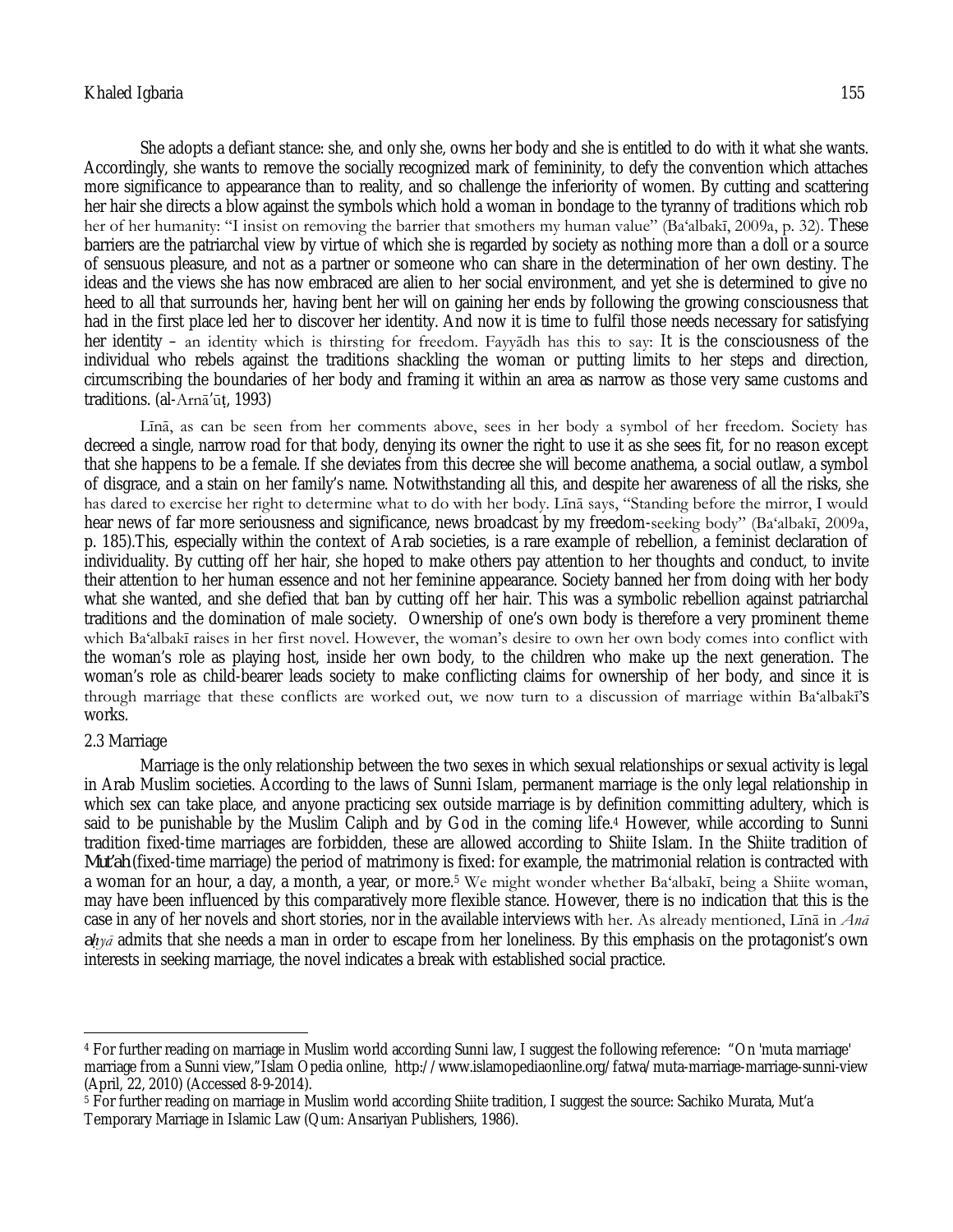Judith E. Tucker, for example, comments that "Marriages [in Arab families in Arab countries] are arranged to suit the interests or needs of the couple's respective families and the young people, particularly the young woman, may be forced to marry their families' choice of mate" (1993, p.197). By asserting her own agenda for marriage, Līnā here may represent not only Arab women who struggle to choose their husbands without their parents interfering, but may also represent a more general criticism of society's viewing the woman as fundamentally nothing more than a wife. Līnā says, "if I am a woman it means I am a feminine … I am a wife … So, it means: I am a servant and he is the master who I must obey. He requires and I must apply his requirement  $\ldots$ " (Ba'albakī, 2009a, p. 186).

Līnā not only criticizes how society views women, but she explains her view by saying, woman wants participation: to participate with her husband in the life which he lives, in listening to news, in reading a book, in going to cinema, in smoking cigarettes, in preparing food … and in everything regards their living together … and then it does not matter to me if they sleep at the side of the street or if their marriage is illegal … (Ba'albakī, 2009a, p. 187) Thus, Līnā seeks a marriage in which she would be equal to her husband in all life's spheres: education, entertainment, going out of the house, working outside the house, housekeeping, etc. She seeks equality of power, and to have the same economic status and enjoyment of life as do men: in other words, she wants to be a subject not an object in her husband's eyes. In seeking such a marriage, Līnā does not mind if the marriage is illegal, and would accept a civil marriage even though this is not accepted by Muslims. Similarly, in the second novel'Āydah in *al-Ālihah al-mamsūkhah* [The disfigured gods]<sup>6</sup> (1960), Mīrā views marriage as a means of bringing a man and woman very close to each other, so that they can be two equal participants in everything in their life together. In this context, when her lover Raja asks her to marry him, she says, "have you enough ability and bravery to bear that another person should join you night and day: to eat with you, to sleep, dance, and to go to park with" (Ba'albakī, 2009b, p. 115)? Here, we see Mīrā being very careful in the way she approaches marriage, posing questions to the person who will be her husband, who she seems afraid will fail her ideals. She says directly, "how can I guarantee we will not fail in this step? How"(Ba'albakī, 2009b, p. 1116)? That is to say that while Līnā in *Anā aḥyā* fails to convince Bahā' to marry her, and while 'Āydah in *al-Ālihah al-mamsūkhah* has a failed marriage, here Ba'albakī presents a significant female character who is more careful and makes efforts and asks questions with the aim of investigating her future marriage's prospects of success.

The end of *al-Ālihah al-mamsūkhah* is left open, and readers do not know the future of the marriage between Mīrā and Raja, beyond the fact that Raja loves her and she loves him. However, we may expect that it will be a success, because there is harmony between them: both of them are anti-patriarchal characters, meaning that both of them seek freedom from patriarchal traditions which limit their freedom. This expected success of marriage balances the failed and tragic marriage of 'Āydah in the same novel. We may be led to conclude that Ba'albakī is drawing a link between the success or failure of marriage and the level of equality and participation between wife and husband, and the degree of agency the woman has in initiating the marriage. Although it would probably be too much to think that Ba'albakī is saying that all marriages characterized by equality, participation, and female agency will be successful, it does seem reasonable to say that this is the sort of marriage that has the best chance of success, on her view. Several of the short stories support this view, because they show the dramatic and traumatic endings of marriages which were not contracted in the same careful and cautious way as Mīrā's. Thus, the female protagonist in the short story "I Was a Filly, Now I'm a Mouse," who separates from her husband with her daughter because her husband does not grant her freedom, equality, and participation, indicates this metaphorically when she says to him, "I was in the far past a filly, but you changed me to a mouse." While 'Āydah in *al-Ālihah al-mamsūkhah*challenges the punishment being inflicted by her husband, who has stopped having sex with her because she lost her virginity before their marriage, the female heroine in the story "The Hero" receives the same punishment from her husband, but for a different reason.

In "The Hero" the woman is being punished because her husband accuses her of disloyalty, meaning that she has had a sexual relationship with a person other than him. While Nadīm, 'Āydah'shusband does not divorce his wife because of her wealth and her house, the husband in the "The Hero" does divorce her, after accusing her of disloyalty. In this context, she says, "he did not return home, and asked for divorce. Since … I became alone, I am seeking a male hero" (Ba'albakī, 2009b, pp. 30-35). Here, the heroine testifies that she is seeking marriage in order to escape loneliness: she has experienced marriage, and when she lost her husband she immediately felt loneliness and so quickly began to seek to get married again. But at the same time she uses the term "hero" ironically, and so decreases the status of men. In contrast, in the story "The Explosion," the heroine succeeds in marrying the person she loves and who loves her, and they live together for years.

<sup>6</sup>In this article, I referenced another edition, this is the recent edition, Beirut: Dār al-Ādāb, 2009.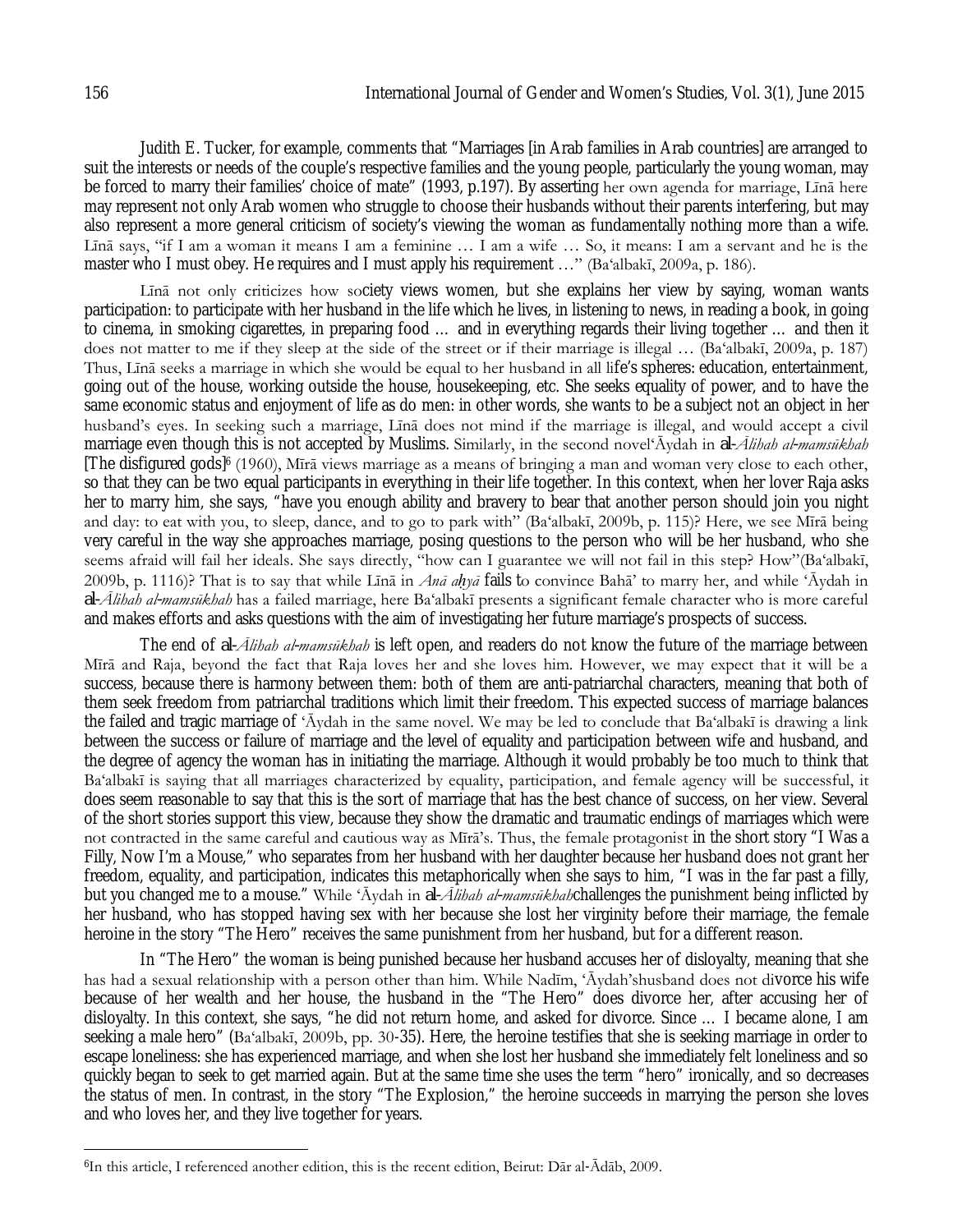Her experiences of love and sex with him come mostly at nights because he is busy during the day with his business; meanwhile, during the daytime she experiences sex and love with her boyfriend who was also a friend of her husband. While the heroine fails in the story "The Hero," because her husband discovers her secret sexual relationship outside marriage and accuses her, in "The Explosion" the sexual relationship between the wife and her boyfriend is not discovered.

Furthermore, it seems as though she is the one who decides to separate, but that the husband is the reason for the decision: that is, she leaves because her husband did not welcome her in his office during the daytime. Interestingly, she goes to him there only when her boyfriend dies. She says to him, "I fall down among the shoes, when your secretary told me that you refuse to meet me because you have important business and you do not want to talk to anyone, then my sixth soul died" (Ba'albakī, 2009c, pp.126-27). Thus, in novels and short stories, it is mostly the case that the narrators blame their husbands for their failing marriages. The stories' actions and conclusions indicate that the husbands are generally the cause of the separation and divorce. In contrast, however, in the situation of romantic and sexual relationships outside marriage, there are in general no accusations levelled against males (here, as boyfriends) in the ending of relationships. For example, in the story "The Explosion" the relationship between the married female protagonist with her boyfriend ends because the boyfriend dies: that is to say, it is for a reason beyond their control, and so there is no accusation implied against the male. In this context, it is significant to explore how the males in Ba'albakī's fiction view marriage, to see if their views are what push them to end their relationships with their wives. Bahā', whom Līnā loves, sees marriage in different way than Līnā's view as set out above. Revealing his view on marriage, he says, "For me, marriage is gambling! And I am like every educated youth who if he does not find the woman who understands him, his tragedy will begin when he will be forced to buy a wife to participate with him in bed as a female" (Ba'albakī, 2009a, p. 186)!Moreover, when Līnā comments on his view by saying, "the tragedy of woman begins when the man believes that the woman accepted him as husband because he will give her a bracelet and let her live in a house … ," he says, "what does woman want more than this" (Ba'albakī, 2009a, p.187)?

Thus, we see an educated man who sees his wife as an object for sex and housekeeping, but not as an equal participant. We see very strong contradictions in the way Līnā and Bahā' view marriage, contradictions which lead to breaking off their relationship. While Līnā fails to convince Bahā' to marry her, 'Āydah quickly gets married (within some months) when she returns to Beirut, and indeed marries an educated man. However, while Līnā fails to marry, 'Āydah fails to have a successful marriage, as she has no sexual or romantic relationship with her husband. I have already shown that her husband Nadīm is patriarchal, because he is applying social customs and orientations regarding the virginity of woman, and he represents the patriarchal dominant husband who punishes his wife and oppresses her. Thus, in *Anā aḥyā* the female protagonist is defeated by her male educated lover before they conclude marriage, but in *al-Ālihah al-mamsūkhah* the female protagonist is defeated by her educated husband within the context of their marriage. While it is not clear that the educated husband in the second novel promised 'Āydah her freedom, equality, and participation, in the short story "I Was a Filly, Now I'm a Mouse," the defeat of the female heroine by her husband and his betrayal of promises to her is evident. He promised her to give her freedom, equality, and the opportunity to practice a Western style of dancing – as a representative of Western life – but after marriage he retracts these promises, asking her instead to be a wife for whom housekeeping is the first and most pressing duty. He shouts at her violently, indicating that she must know first how to be a mother and a housekeeper: "he says that I must be a mother before having a massage ... and to be a wife who takes care of housekeeping" (Ba'albakī, 2009c, p. 158). Here, we see an educated husband who cannot fulfil the view of marriage he told his lover that he had before marriage. This may be an indication first of progress in representing educated husbands' views of marriage, but also may be an indication of the difficulty which men find in adapting to a new style of family life, and marital relationships with their wives, which could be contrary to the rest of society.

Moreover, this could be an indication of the difficulty of practicing social change, especially when this change runs up against the traditions of patriarchal dominance. By contrast, however, in the story "A Spaceship of Tenderness to the Moon" there is a fulfilling of a marriage which succeeds without ending divorce or tragedy, despite differences of opinion especially as regards having children. They love each other, and have had a sexual and romantic relationship before their marriage. So, in this story we see a romantic and sexual relationship that continues or progresses to marriage, which does not have children, and in the end is a happy love, which represents a close, warm, romantic, sexual and intellectual harmony.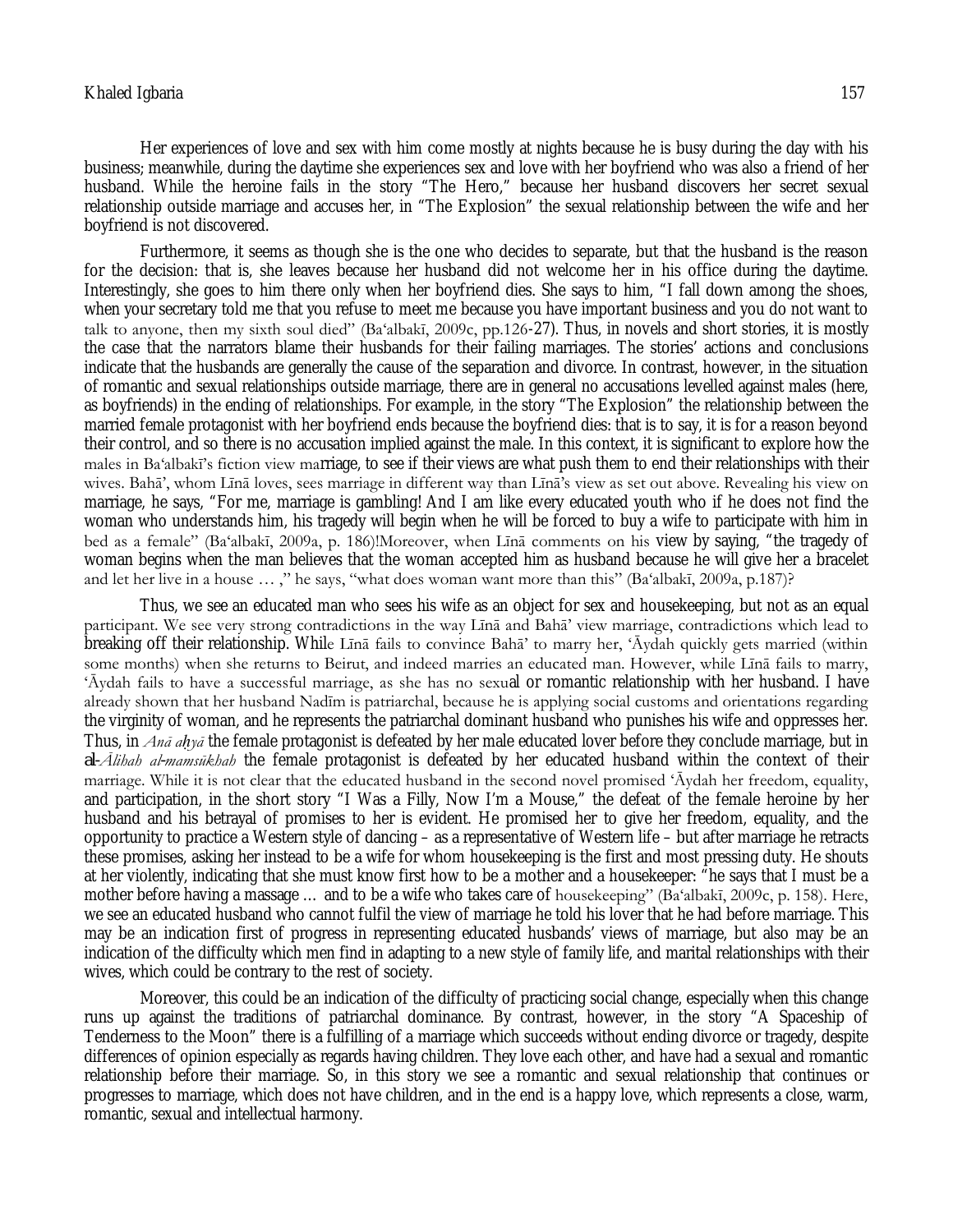Allen says the latter story "is about a couple with no children, but the sexual allusions in the story are controversial enough" (1995, p. 82). This is a story which represents a successful model marriage which is in line with the heroines' view of marriage as focused on equal participation with the husband in life, and in which the woman experiences harmony, equality, and freedom. Whereas here there is a sense of justifying a sexual relationship prior to marriage, in *AyyamMa'ahu* [Days with him]<sup>7</sup> (1959) Rīm strongly refuses to accept having sex with Ziyād before marriage. She says that one night when Ziyād came in her house: "I refused to kiss him when he asked me to, then he tried to catch me but I insurrectionally pushed him.

–Ziyād…You are wrong…Very wrong… Get away from me [...] He said: okay, as you want… I will leave...." (Khuri, 2007, pp. 113-14). This evidence indicates that, despite her social rebellion, Rīm still maintains some social norms, such as considering marriage the only social acceptable framework for a sexual relationship between the two sexes. Rīm is aware of this, as she says: "I accept some social norms, moreover I maintain them. For example, I must respect older people... I like also the tradition of generosity in my country and other good norms"(Khuri, 2007,p.88). Here, we see a selective perspective of social norms and, therefore, a sense of pride in these norms that does not appear in any of Ba'albakī's stories. To sum up, then, the female protagonists in the novels and short stories mostly seek marriage to escape loneliness and to have romantic and sexual relationships. These protagonists have a feminist view of marriage, the core of which is equality with the husband, and participation with him in all decisions relating to power and in all the spheres of daily life. The husbands are mostly blamed for the failure of marriages. This is because the females/wives' feminist marriage concept is contrary to the patriarchal view of marriage espoused by their husbands, who are mostly educated, which at its core is that the wife's role is mainly to take care of the house and to bear and care for children. On the other hand, there is also a representation of a successful marriage which is based on equality and freedom for the woman, who lives in harmony with her husband and participates in all spheres of life. However, the protagonists in Ba'albakī's fiction also seek marriage in order to have children. Consequently, I turn to the issue of child bearing in order to discuss and investigate its implications.

### 5.2.4 Child Bearing

Maternity and child-bearing both occupy a great deal of space in Ba'albakī's fiction. She explicitly rejects and rebels against the limited function of maternity and child-bearing. The material rationalization has had the effect of evaluating human action in financial terms which are subject to the laws of supply and demand, an equation which excludes the function of motherhood and child care and similar domestic chores. Līnā illustrates this view, I need a man to get a child, within marriage with a man rather than Bahā' as a price for getting a child. And if this dream will be fulfilled and the child became of mine and of Bahā', will Bahā' accept to educate the child and prepare him for fighting against Jewish people for example …?(Ba'albakī, 2009a, pp. 303-4) Līnā seeks a child even outside of marriage by practicing sex with a man other than Bahā'. This is a rebellious desire which seems to be a symbol of her constant challenge to social and patriarchal norms, where pregnancy and birth before marriage are a stain on the honour of the woman and her family. Furthermore, Līnā wishes to have a child for political purposes. That is to say, for her it does not matter whether she has a child within or outside marriage; the priority for her is simply having a child. Interestingly, this priority is precisely in line with a comment by Sanger: "No woman can call herself free until she can choose consciously whether she will or will not be a mother" (1920, p.94). However, Līnā is aware that her dream is not acceptable to her lover Bahā' or to her parents (Ba'albakī, 2009a, p. 304). Similarly in *al-Ālihah al-mamsūkhah*, the heroine 'Āydah is obsessed with motherhood. While in *Anā aḥyā* the desire to have a child outside of marriage is expressed by a dream, 'Āydah in *al-Ālihah al-mamsūkhah* talks openly and clearly about her desire, showing that it is a real wish and not a dream. She says: After my return to Beirut, I waited a few months for the examination result after I lost my virginity. I wished … that God will give me the chance to bear a child that would let me free from knowing a new man.(Ba'albakī, 2009b, p. 39) Here, the protagonist has waited a few months in accord with Islamic laws, which say that a woman should wait in order to know if she is pregnant or not.

This religious law is designed to avoid problems over identifying the father of the child, for if the woman does not wait for three months before learning she is pregnant, and then marries in the meantime, questions could be raised about whether the child's father is the husband or someone else. It seems as though 'Āydah wants to avoid marriage because she is aware of social norms as regards lost virginity outside marriage. The writer says, 'Āydahin *al-Ālihah al-mamsūkhah* is a continuation of the lifeline of Līnā in *Anā aḥyā*.

 $\overline{\phantom{a}}$ 7In this article, I referenced another edition, this is the recent edition, 2007.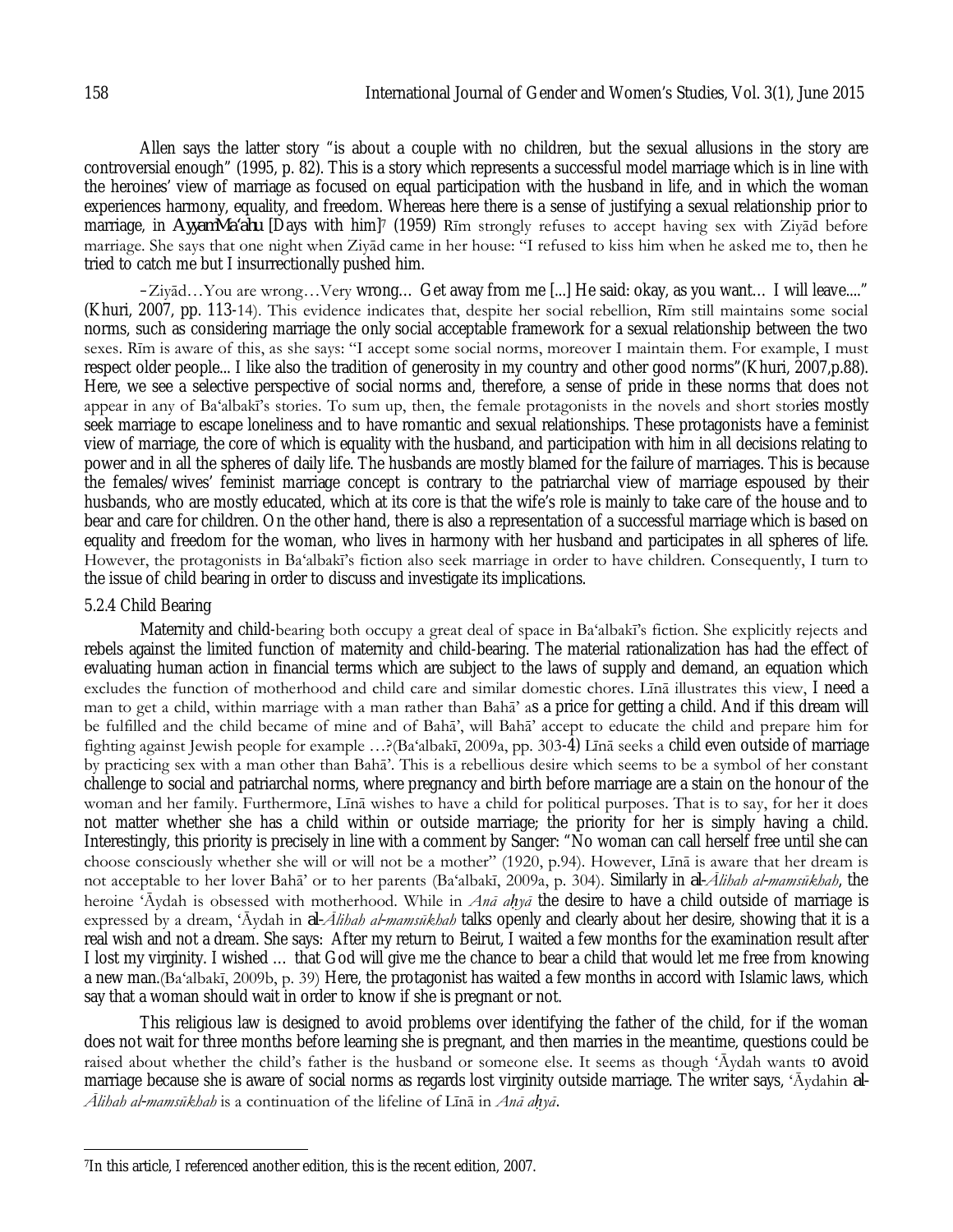She extends this line to new experiences, to a new way of life, in order to achieve self-fulfilment, to seek another freedom, another kind of freedom, if you want: it is a return to the whole self, to love, to motherhood. (Ḥaydar, 1979, p. 75) On the other hand, Ba'albakī is also sceptical about having children inside marriage, since the mother in the story "The Cat" is portrayed by the writer as a cat in order to belittle her. A cat too practises love and sex with the male of her kind, and it too gives birth to kittens. "He gave her, this one who now roams around the barrel –more than love: he gave her the little ones; and for the sake of the little ones she will go on responding to him, to follow him" (Ba'albakī, 2009b, p. 49). Limitation of the number of children seems to be a theme in the story "I was a Filly, Now I'm a Mouse," in which the family still has one child even after five years of marriage. While in stories like "The Cat" and "I Was a Filly, now I'm a Mouse," the female protagonist seems to place a limit number of children, in the story "A Spaceship of Tenderness to the Moon," she totally refuses to give birth to a child despite her husband's wish to the contrary. He says to her, "I want to understand here and now why you refuse to have children," and she answers later, "only the woman who is un-fulfilled with her man eagerly demands a child so that she can withdraw, enjoy being with her child and so be freed"(Ba'albakī, 2009c, pp. 276-78). Here, the woman refuses to have children in order to be with her husband all the time, because she loves him and does not want to let anything else take her away from him. And here there is also a combination between romance and sex. In this story, the female heroine succeeds in participating in making a crucial decision not to have children. Thus, there is a strong sense of rejecting raising many children, in addition to another voice which refuses to have children at all. This is based on the grounds that the children can become a factor of coercion, subjugating the mother to the husband/man, forcing her to follow him and to obey him for fear that the little ones, her children, would be lost.

Children could thus reinforce in the woman's mind the habits of submissiveness, servility, and subservience. Children as a factor of coercion are also mentioned in Al-Samman's short story "Nidāʾ al-safīnah" [The call of the ship] (1963), about which Ḥammūd says: "Here [in *Nidāʾ al-safīnah*] the writer [Al-Samman] rebels against her feminine nature through her cancelling a significant characteristic of her as a woman, which is sympathy for children, even if they are of the other wife of her companion"(2002, p. 175). Munīrāh Fakhrū argues that childbearing reduces the possibility of mothers going out to work, especially at a time when nurseries and kindergartens were unknown in the Arab countries, and makes them economically powerless (Al-Naqāwī, 1997, p. 204).In addition, refusing to have children could, for the woman, be a way to enjoy being with her husband and not also be too busy with her children. Yet Ḥammūd points out a different scene, in which the female heroine sees power in bearing a child, in the short story "'Aṣṣiyyu al-dam'" [Not tearing] (1976) by Ulfah al-Idlibī (1912-2007): "Child bearing gives the woman power; she sees it as her hope, she talks about it confidently and tells her husband she is pregnant" (2002, p. 184). To sum up, the female protagonists in the novels and short stories mostly seek and desire childbearing and motherhood, but on the other hand there is a sense of criticism of the idea of giving birth to many children, and a call for a limit of the number of children in order to let mothers work outside the home and so gain financial power in the same way as their husbands. It was shown how the protagonists often wish to have a child outside of marriage, which is in part a response to the oppressive role that children can play within traditional marriages, but is also an affirmation of the woman's desire for sexual freedom. This leads to turn to discuss and investigate the different sexual relationships running throughout the novels and short stories.

## 2.5 Sexual Relationships

Ba'albakī clearly focused on sexual issues and scenes in her narratives (1958-1964). In 2007, Būshūshah Bin Jum'ah said: "In Libyan novels, talking about sex still happens through quick scenes of casual experiences which quickly changed to be a part of memory"(2007, p. 99). In this context of sex in recent Arabic novels, Joshua Finnell comments on the female narrator in Syrian novelist Salwa Al Neimi's novel *The Proof of Honey* (2009): "She [The female narrator] unlocks her own hidden sensuality through purely sexual relationships"(2009, p. 80).AmīrahSalām further says: "Salwa Al Neimi succeeded in her novel *Burhān al-'asal* [The proof of honey] (2007) to focus sex in the context of pleasure and satisfaction and to represent fairly desires and imaginaries of the woman without any shyness" (2012). Although Al Neimi exemplifies Ba'albakī in focusing on sexual desires and experiences, they have different targets. Ba'albakī employs her focus on sexual desires and issues on her feminist agenda, mirrored in her calls for women's complete freedom, including sexual liberty and body ownership as well as the ability to break social taboos regarding sex; meanwhile, Al Neimi's purpose is "to show the subtle tension that exists between today's conservatives Arab and Middle Eastern cultures and their lascivious literary past" (Finnell, 2009, p. 80).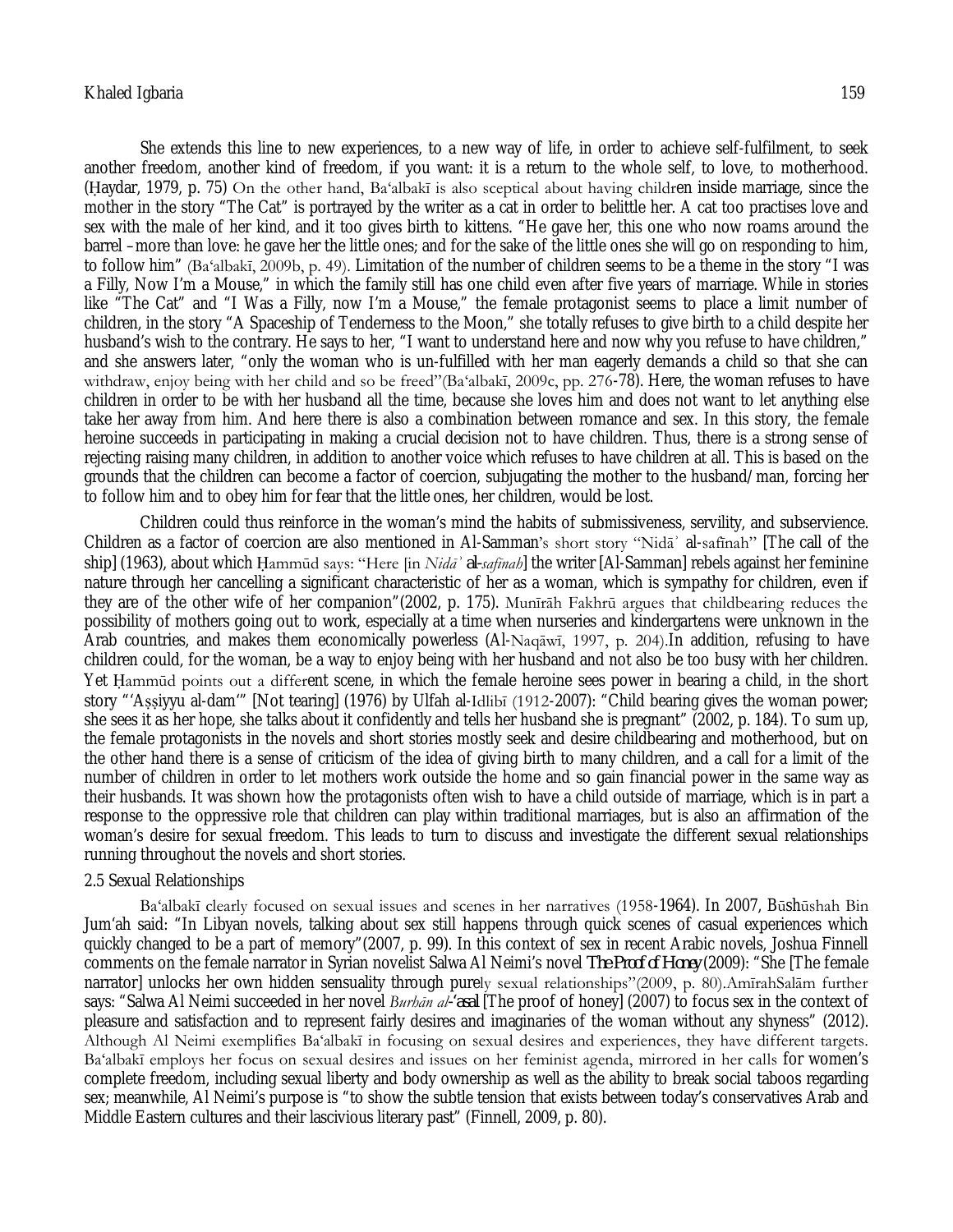This purpose is beyond the scope of this study, but it provides evidence that focusing on sexual desires and experiences in novels could be employed for different aims. The discussion herein demonstrates that Ba'albakī's works are still relevant after fifty years. Thus, it is still significant to investigate sexual issues and relationships throughout Ba'albakī's narratives. In *Anā aḥyā*, an example of an extra-marital sexual relationship between a married male and a married female is given by the relationship between Līnā's father and their older female, married neighbour. Līnā, as narrator, comments: "I hoped, while playing back in my mind a scene in which my father was furtively ogling our older female neighbour, who lived in a building with windows overlooking ours" (Ba'albakī, 2009a, p. 18). Noting the striking contrast between her parents, she says this of her mother: "Why doesn't she look after herself? She sits up all night, sleeplessly standing guard lest he should steal away to plot in the dark a tryst in some bed in daylight" (Ba'albakī, 2009a, p. 21). It seems as though Līnā's mother is sexually cold, so his father looks to his neighbour for someone to have sex with. Thus, the writer focuses on describing sexual issues and the fact that a husband can seek sex outside of his family (i.e., wife).

Later in the author's writings, the protagonist of the story "Your Chest is no Longer My City" says:

In the end you [married men] steal each other's women – and all the ends in your future are the same – and you have clandestine encounters with each other's women in some bathroom, car, and alleyway: how petty you are – petty like the future, like the past, like death. (Ba'albakī, 2009c, pp. 35-36) The female protagonist above is thus dedicated to making manifest a reality which, if left "unexposed," is petty. She strives to divulge the concealed, to make hidden things manifest. The following sexual scene is a further example of a sexual relationship among married males and females. Nadīm indicates, for months I have not drunk whiskey with a woman. The last one was a pretty married woman whom I joined for one night; she invited me to visit her the next day. Then, she opened the door for me; she covered her hungry body with a towel … She invited me because her husband spends all his time in his clinic as a doctor … (Ba'albakī, 2009b, pp. 45-46) Here, the doctor's wife, despite the fact that she is married, still needs sex – that is to say, her husband does not satisfy her sexual needs, because he spends his time in his clinic, meaning that his priority is business and money. Thus, the doctor neglects his wife who needs sex and passion, and she needs someone to be with during the daytime. Perhaps Ba'albakī here means to point out that one problem with their relationship is that the doctor's wife has no job. Having no job leads to loneliness which contributes to seeking sex and romance outside of marriage. Another type of relationship which Ba'albakī explores in her fiction is that between married males and single females. While in *Anā aḥyā* Līnā seeks to marry Bahā' as means to get rid of loneliness, in the story "The Cat" the heroine, with the same aim, seeks a man who will love her even outside of his marriage. She says, "I am not like mythical women who could live alone. Loneliness? It kills me and places which are empty of people terrify me." Then she continues, "consequently, I will marry … I am not able to breathe if there is not near me a man who loves me …"Later she says, "and now, I have a man who loves me. This love alone satisfies me" (Ba'albakī, 2009c, p. 43).Here, the female heroine assigns great significance to romance which could be an alternative to marriage in destroying loneliness. Furthermore, while Līnā does not succeed in marrying Bahā', the heroine of "The Cat" succeeds in having a relationship with a married man who is older than she by nineteen years.

She says, he's kissed every bit of my body, and when he kisses me I feel like bathing under a coconut tree … So we have never talked about his wife or home or work and I haven't told him anything about my life. We have dinner together, we dance and swim and climb mountains and get bored together. I am his spring and he is my summer. We are having fun. (Ba'albakī, 2009c, pp. 44-45) The above quotation represents an example of a single female who is proud of having love and sex outside of marriage with a married male. On the other hand, however, this situation is also one of disloyalty by the husband to his wife, since he is having sex with another woman. A further example of a sexual relationship between a single female and a married male is the relationship between Nadīm and his German girlfriend. Nadīm says: This blond German woman was volcano of passion which is burning, and in the beginning I was trying to decrease the burning of that volcano … but the volcano increases its burning and crying, so I left my job and began to spend all my time with her in her room, then the volcano calmed down for a while and I weakened too. Then I carried her to the mountain.(Ba'albakī, 2009b, pp. 46-47) Here, we have a representation of a cross-cultural sexual relationship: Nadīm, who is punishing his wife by ignoring her, is also exploring a sexual relationship with his German girlfriend. I suggest that this may be an indication by the writer that meeting people from different cultures could lead to having increasing degrees of freedom; but whether this is the case or not, there is certainly an indication of the role of the influence of Western culture in altering Arab gender relationships. In the story "A Spaceship of Tenderness to the Moon" there is explicit evidence that the protagonists have had a premarital sexual experience.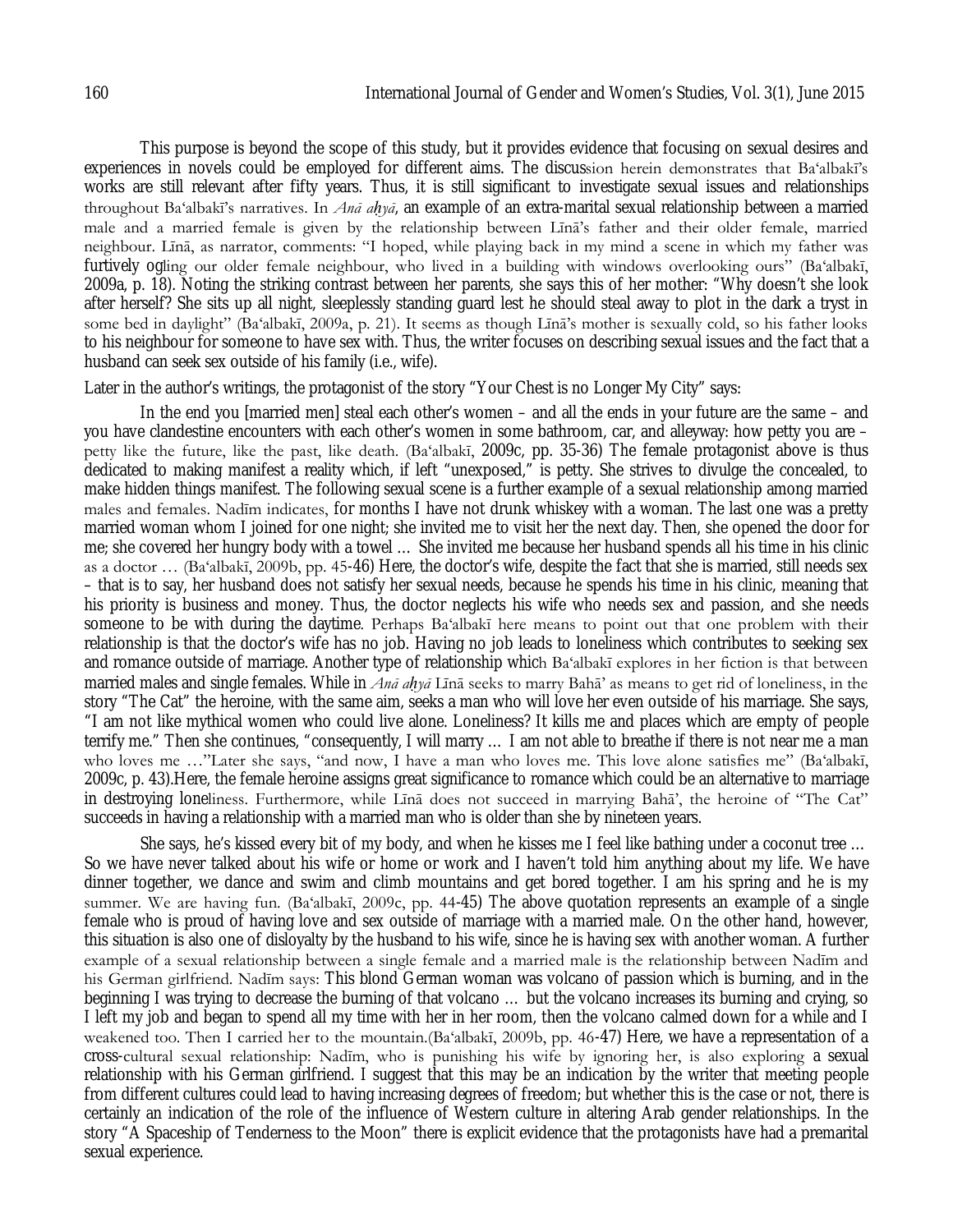$\overline{\phantom{a}}$ 

Although this does eventually lead to marriage, it is nonetheless, at the outset, a sexual relationship between a single male and a single female which is pursued outside marriage, and so is forbidden according to both social customs and Islam's religious laws. The evidence that they have had this relationship outside marriage comes during an exchange between the protagonist and her husband, of whom she says: "I shouted that he too at one time refused to have them [children]. He was silent for a while, and then he said: 'I refused before we were married, when it would have been foolish to have had one.'" Her husband then says to her, "you were crazy about children before we married; and you were dying for them" (Ba'albakī, 2009c, pp. 275-76).

Here, the ability to practice sex before marriage is represented as a model of the experience of sexual freedom, and we can describe friends' romantic and sexual relationships as being premarital in this manner.<sup>8</sup> There is also a sense that Ba'albakī is accepting of such premarital romantic and sexual relationships, as such relationships can lead to more successful marriages, but indeed, these relationships could end with separation prior any marriage too. In particular, in providing a model of a successful marriage, this story stands out among Ba'albakī's stories and novels: and we also notice that Ba'albakī chooses its title as the title for the volume of stories overall, suggesting that she assigns it particular importance. While the previous scene was concerned with sex between males and females where single, but who then go on to get married; there are scenes which call for sexual relations between single males and single females completely independently of marriage. One example comes where Līnā says, "my blond sister is in front of main doors of the girls' American college, her earrings call libertine young men who will invite her to go with to them to the beach quickly" (Ba'albakī, 2009a, p. 92). Here, males are calling females to have fun and sex outside marriage. On the other hand, the following is an example of females calling males to have fun and sex. Līnā says, Why does he not [Bahā'] have mercy on me and mercy on himself? Why not practice my right in life, and he practice his right too? Why does he not close his head to adhere to my face? Why does he not kiss my hot ear and decreasing hotness of my lips and to play with my fingers […] then invite me to his room and I will follow him to practice our freedom.(Ba'albakī, 2009a, p. 196)

The writer strikes a balance between males and females in showing their calling each other to have sex and fun outside of marriage, and so to practice sexual freedom, explore their individuality, and assert their autonomy over their bodies. While the above scenes concern singles, there are also married sexual scenes. In "When Snow Falls" – which concerns married couples cheating on their partners with lovers – the female protagonist says, I whispered that I was a wild cat, wandering in the city through streets leading to the sea, in the mud, under the rain, in the heart of the frost, shivering on her way to him, wet and hungry, seeking warmth. So why don't I try to be calm – calm, calm. (Ba'albakī, 2009c, p. 52) The previous sexual scenes concern sex between males and females inside and outside marriage, but all are consenting and cognizant of what they are doing. However, there is a crucial scene in *al-Ālihah almamsūkhah*in which the male antagonist Nadīm has sex with his wife, but, being drunk, thinks that he is having sex with his girlfriend. His girlfriend, we know, is a long-time sexual partner from Beirut's bars, and who has left him on the night in question. Coming home, drunk, he looks for his girlfriend but, being in his house, has sex with his wife instead, breaking the decades-long boycott that he has been inflicting on her. 'Āydah says, Nadīm came home two hours after midnight saying to me: "my love, do not leave me. I was surprised. I kissed his ear, his hair, his forehead, his chin." He said: "do not leave me, do not leave me," and then he slackened in my arms breathing slowly like a sick child, and I was lifting for the first time my big child, the dearest child in the world, and I take him to my room, putting him on my chest then his hands went to touch my back … on my bed, in my body, I lived the most strange sex play which Nadīm initiated in performing sex.(Ba'albakī, 2009b, pp. 79-81) The writer describes a situation in which a man has sex, but with no consciousness of what he, as a male, is doing.

Within the context of the plot, this situation contributes to give a victory of sorts for the main protagonist, 'Āydah, who desires above all else to have a child. Since 'Āydah has not sought sex with any person outside of marriage, in this narrative the writer is exploring the predicament of a loyal woman who remains faithful to her marriage, despite the fact that she needs sex in order to fulfil her desire to have a child.

<sup>&</sup>lt;sup>8</sup> Note that by "sexual freedom" I do not mean to say that Ba'albakī imagines women having sex with many partners at once, as is sometimes associated with the permissive society that was prominent in the West in the 1960s. I mean only that the woman has the freedom to choose a boyfriend herself, and to explore a relationship with him without intrusion from her family or being judged by society.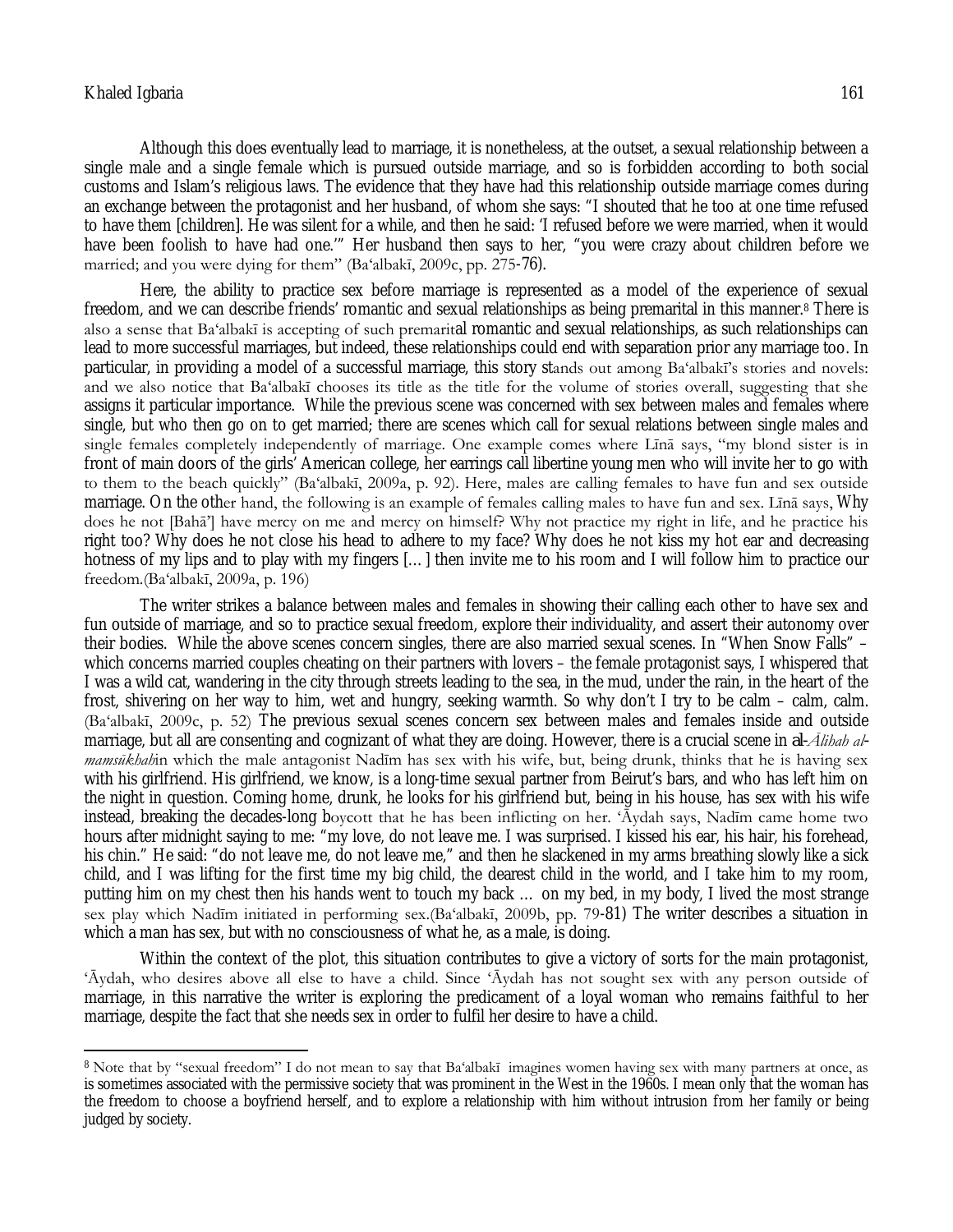This victory is achieved because 'Āydah conceives as a result of that sexual act with her husband. While the writer grants the heroine both grace and good manners, her husband is represented as a drunken man who spends most of his time in nightclubs, drinking with women. Interestingly and similarly, the non-named female narrator in *The Proof of Honey* says: "Her male lover used to pull her to his chest and to kiss her eyes and lips. I used to suck him; he was putting his hands on my stomach. I opened my legs and asked him to open deeply" (Al-Qāsim, 2012). While we have just looked at an example of a relatively consensual sex scene between husband and his wife (insofar as the husband is able to consent), the writer is also aware that sex within marriage can turn into abuse in cases where a husband rapes his wife. Līnā says: No, you will not believe that my Syrian colleague who got married three years ago at the age of seventeen told me how her husband used to rape her every night without asking her to take part, without uttering a single word, without giving a kiss.

Just like that: he would rape her, swoop on her as if she were a corpse, toy with her and then throw her away on the bed and leave the room. (Ba'albakī, 2009a, p. 107) Here, the narrator expresses clear criticism of those who consider the woman simply as a sexual object, implying that in all cases the husband and the wife should participate equally in the act of sex. The further point here, which is openly stated by the narrator, is that where sex is not mutually agreed upon, it constitutes rape even if it takes place inside marriage. Thus, in the short stories and novels of the writer there is a sense of the need for mutual knowledge and mutual agreement in having sex, and there is also an implicit call for better ways of practicing of sex within marriage. While in these scenes the writer exploring the sex which takes place inside marriage and which seems to amount to rape, in the following scene she is describing a married man's attempt to rape a single girl, Mīrā hurried to the lift, turning her back to the man and hiding her face from him in the mirror. Nadīm looked at her neck, and then to the prominent bone in that thin neck, and then he thought to touch her and to kiss her shoulders … he went closer to her, touched her hair carefully and began to play with it, and then Nadīm took her outside the lift to his house, when the lift failed to work because of the power cut ... Mīrā says, "what lack of grace has stopped the electricity in this building? What foul thing? What evil?" (Ba'albakī, 2009b, pp. 33-35)

While the previous sexual encounters have generally been shown to take place in the context of consent between the male and female, here there is an attempt by a married man, Nadīm, to force himself sexually on a girl who is much younger than him (he in his late fifties, she in her early twenties). Here there is clear criticism of such forced sex (i.e., raping), especially because it is in the strongest possible contrast with the sexual freedom that Ba'albakī and her narrators seek for women. That freedom not only includes the right to choose one's own sexual partner, but also the freedom *not* to have sex, with one's husband or anyone else. In addition, in this scene there is a sense that Nadīm is revenging himself on society because he married a woman who had lost her virginity before marriage, and so he wants to make Mīrā lose her virginity before marriage as well. Mīrā is being used as an object in two senses: first as a sex object, and second as a tool of revenge. To sum up, the writer's fiction represents a consistent intellectual or ideological stance in favour of sexual freedom. It inveighs against the objectification of women whereby the female body is turned into a commodity for consumption by the rich or leisurely class: "No, I will not reduce my body to this level of vulgarity. I will not bare it to all eyes. I will take it away from the circle of the rich, decadent class of our society"(Ba'albakī, 2009a, p. 228).

Sometimes the stories concern unhappy married males and females who seek discreet sex and romance outside marriage. There is sense of calling for, and practicing of, sexual freedom between singles, and between married males and single females and between married males and married females, and other combinations. All these sexual relationships reflect the concept of sexual freedom, meaning the freedom to have boy- or girlfriends for both single and married males and females. Furthermore, the writer is aware of the need to let her fiction represent a model of the successful sexual and romantic relationship between a single male and single female which leads to lasting marriage. Throughout Ba'albakī's novels and short stories there is a clear focus on the importance of sexual freedom, which the writer maintains is reflective of reality, as she asserted in the context of her response to the charges of the public prosecutor during her trial. We might, on the other hand, view these passages not as descriptions of an actual reality but of a hoped-for reality which she envisaged as possible at the time of writing. The novels and short stories of the writer could be seen as a mirror for society, but if so, they are a mirror which shows not just what is the case but also what might become the case, and in particular what the writer wishes might become the case. Throughout those stories and novels, several concerns of societies are reflected, and the characters in these narratives embody social problems and crises. They passionately encourage greater social consciousness on the part of the reader.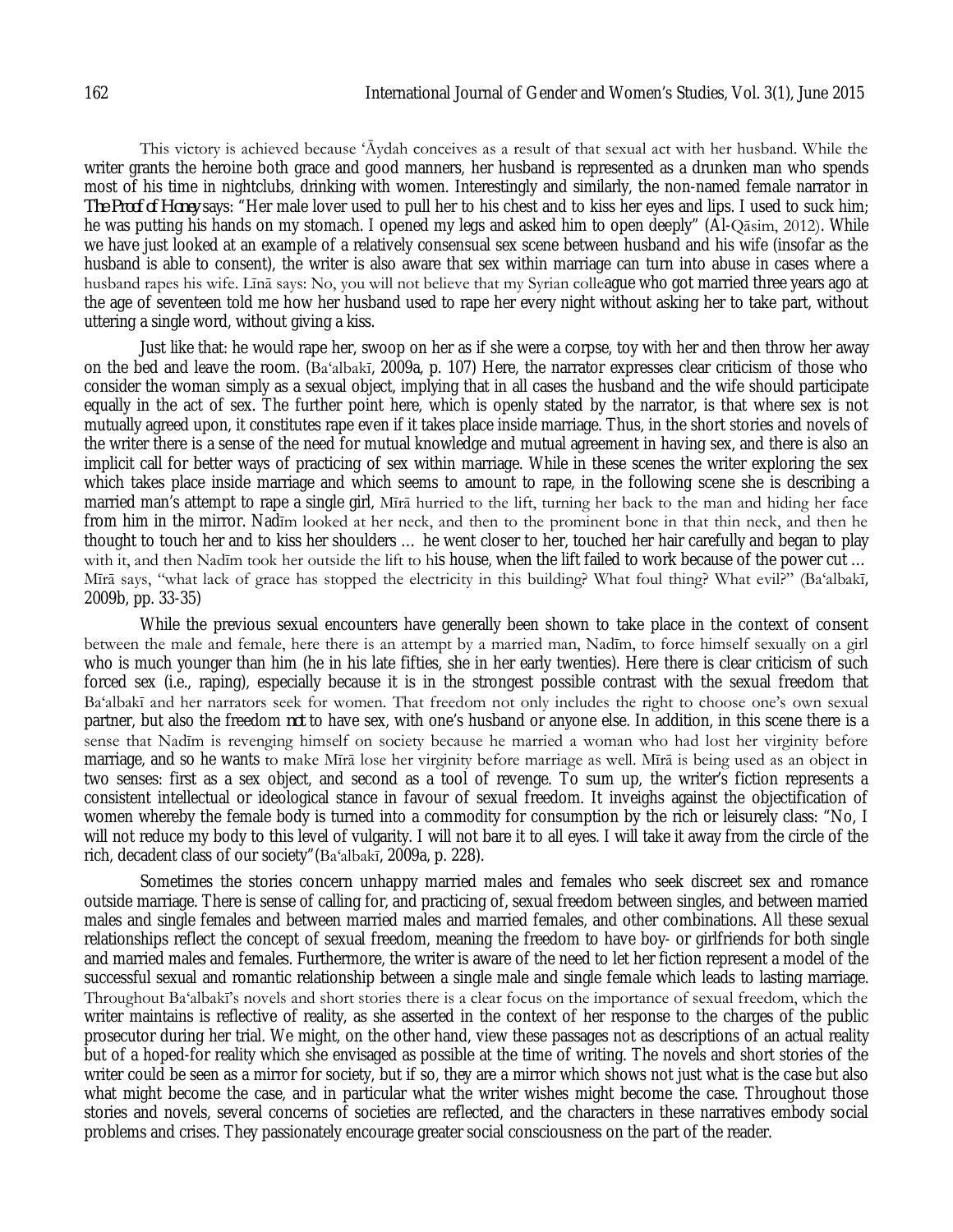On the other hand, the stories also criticize husbands who practice sex in a way that treats their wife as an object, without her equal participation and without romance. In addition, there is opposition to raping females because it is against both sexual and individual freedom, as well as being an act of violence.

### **3. Conclusion**

This article has shown Ba'albakī's novels and short stories are filled with female protagonists who desire marriage, but not because of traditional social pressures. Rather, they desire marriage for personal reasons, such as to escape feelings of loneliness, or to find the right milieu for romantic and sexual relationships.

These protagonists have a feminist view of marriage which is closely linked to their personal reasons for wanting to enter into it: at the core of their desires for marriage is that they should achieve equality with their husband and participate with him in all the decisions that affect their lives together. Alongside this, where marriages fail, Ba'albakī's characters mostly lay the blame on the husband. This is because the marriages fail because the females/wives' feminist concept of marriage has run into conflict with the patriarchal view. Since these husbands are mostly educated, but still see the wife's role as mainly to take care of the house and care for children, Ba'albakī seems to feel she is justified in assigning them the blame for not respecting their wife's legitimate desires for freedom and equality: their education may make them especially blameworthy, since ignorance or lack of awareness cannot be pointed to as an excuse. On the other hand, Ba'albakī also provides a representation of a successful marriage which is based on equality and freedom for the woman. Childbearing is another feminist issue which is prominent in the novels and short stories. Since the woman's inescapable biological role in giving birth to the next generation is one of the ways in which society takes away a woman's control over her own body, Ba'albakī is especially concerned to find ways in which women can meet the deep need to have children without giving up their rights over their own body. In this context, we have seen that the heroines often wish to have child outside marriage. As regards the act of sex itself, Ba'albakī wants it to be an act in which men and women participate consciously and as equals, and she sets out through her different scenarios, various ways in which the act of sex can go wrong and women's equal participation can be undermined.

An ongoing theme in the author's writings, then, is that women are to be treated as agents in themselves, and as subjects, not objects. The importance of this appears most urgently with respect to the act of sex itself, but Ba'albakī also criticises other ways in which society objectifies women and turns the female body into a commodity. Although Ba'albakī is very concerned to show the violent and oppressive practices through which women's freedom is taken away from them, she is also aware of the need to let her fiction represent a model of a successful sexual and romantic relationship between a single male and single female which can be a route to a successful marriage. Throughout the novels and short stories there is clear evidence of the sexual freedom which the writer maintains is reflective of reality, as she asserted in direct terms in her response to the public prosecutor during her trial (Fernea and Bezirgan, 1977). Thus, Ba'albakī's feminist writing raised the taboo topic of female sexuality, and constructed a revolutionary approach and vision against the patriarchal culture and social systems. This intensity of feminism in Ba'albakī's work was unprecedented in the Lebanese women's movement at the time. We might, on the other hand, view the passage as a description of a hoped-for reality envisaged to be possible at the time of writing. In other words, her creative power transmutes the "imaginary" into the "real" before it becomes historical fact, a mark of outstanding originality, as imagination is the stage which precedes reality and forms a communicative link with it.

AbūNiḍāl gives a perceptive description of the writer's oeuvre in this context, Ba'albakī has used the shock technique to batter the taboos and conventions that have reigned for long and dominated the way that man viewed woman and, similarly, it put forward the question of how the woman views herself and the man, in an attempt to remedy the distortions bequeathed by the time of backwardness. (2004, p. 76) In the light of the foregoing, it is reasonable to conclude that the writer has turned her writing into a project of reformation and revelation, an endeavour to transform gender relations, to change the equation of power, influence, activeness, decision-making, and being. It is a project to end the patriarchal monopoly of authority, just as it is a project of revealing that man and woman can enter freely into relationships which resist not only the authority of the father, husband, brother, or the male in general, but also religious rules. These envisaged relations, giving no weight to old customs and social conventions, grant the woman the power and freedom of self-determination: her opinions, her desires, her body, her thoughts, her work, her writing are hers, and she is fully entitled to do with them what she wants.